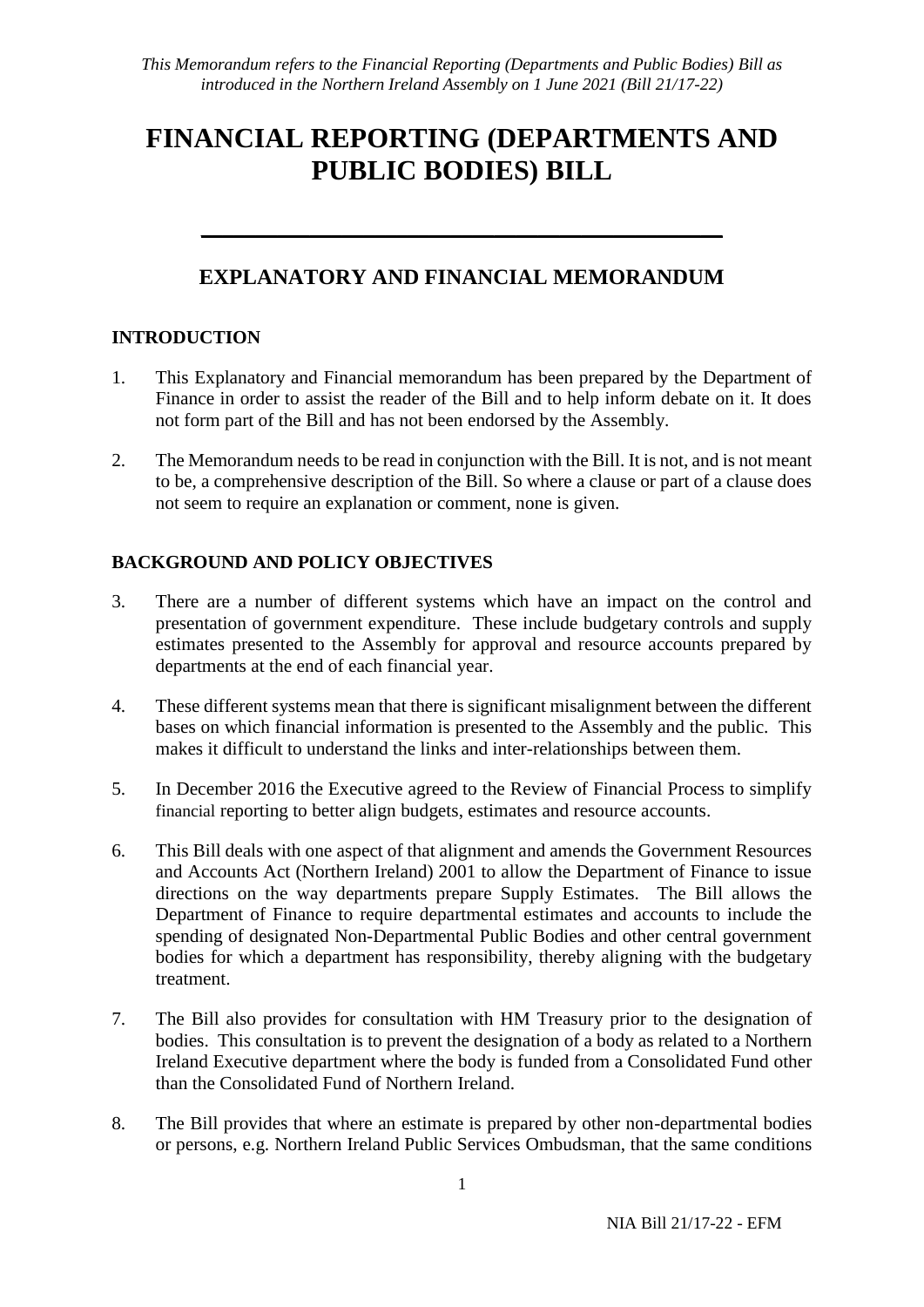*This Memorandum refers to the Financial Reporting (Departments and Public Bodies) Bill as introduced in the Northern Ireland Assembly on 1 June 2021 (Bill 21/17-22)*

apply to that body or person as apply to departments. That is, the Department of Finance may direct how such a body or person prepares estimates and may direct that estimates and accounts prepared by that body or person include the spending of any bodies designated by the Department. This does not apply to the Northern Ireland Audit Office.

## **CONSULTATION**

9. HM Treasury was consulted on the section of the Bill which deals with the consultation that will occur with HM Treasury in advance of the designation of bodies in relation to Northern Ireland Executive departments (and public bodies or persons in relation to which an estimate is prepared). The Bill does not fundamentally change the financial processes but makes the output of each consistent to aid transparency and scrutiny. A public consultation exercise is not required.

### **OPTIONS CONSIDERED**

10. In December 2016 the Executive agreed to the Review of Financial Process to simplify financial reporting to better align budgets, estimates and resource accounts. The Government Resources and Accounts Act (Northern Ireland) 2001 directs on the production of Estimates and Accounts. Nothing apart from legislation would have had the desired effect of changing that legislation to implement the Review as the Executive directed.

### **OVERVIEW**

11. The Financial Reporting (Departments and Public Bodies) Bill amends the Government Resources and Accounts Act (Northern Ireland) 2001 in order to allow the Department of Finance to issue directions about the preparation of Supply Estimates and to direct that such Estimates are to include information relating to "designated bodies".

### **COMMENTARY ON CLAUSES**

#### **Clause 1: Estimates: Inclusion of resources used by designated bodies**

Subsection [\(1\)](https://www.legislation.gov.uk/ukpga/2010/25/section/43/1) provides that the section amends the Government Resources and Accounts Act (Northern Ireland) 2001 ("the GRAA(NI) 2001").

Subsection [\(2\)](https://www.legislation.gov.uk/ukpga/2010/25/section/43/2) inserts new sections 8A and 8B into the GRAA(NI) 2001 after section 8. The provisions are as follows:

New section 8A(1) gives the Department of Finance powers to give directions regarding how a government department must prepare a Supply Estimate for approval by the Assembly in respect of a financial year.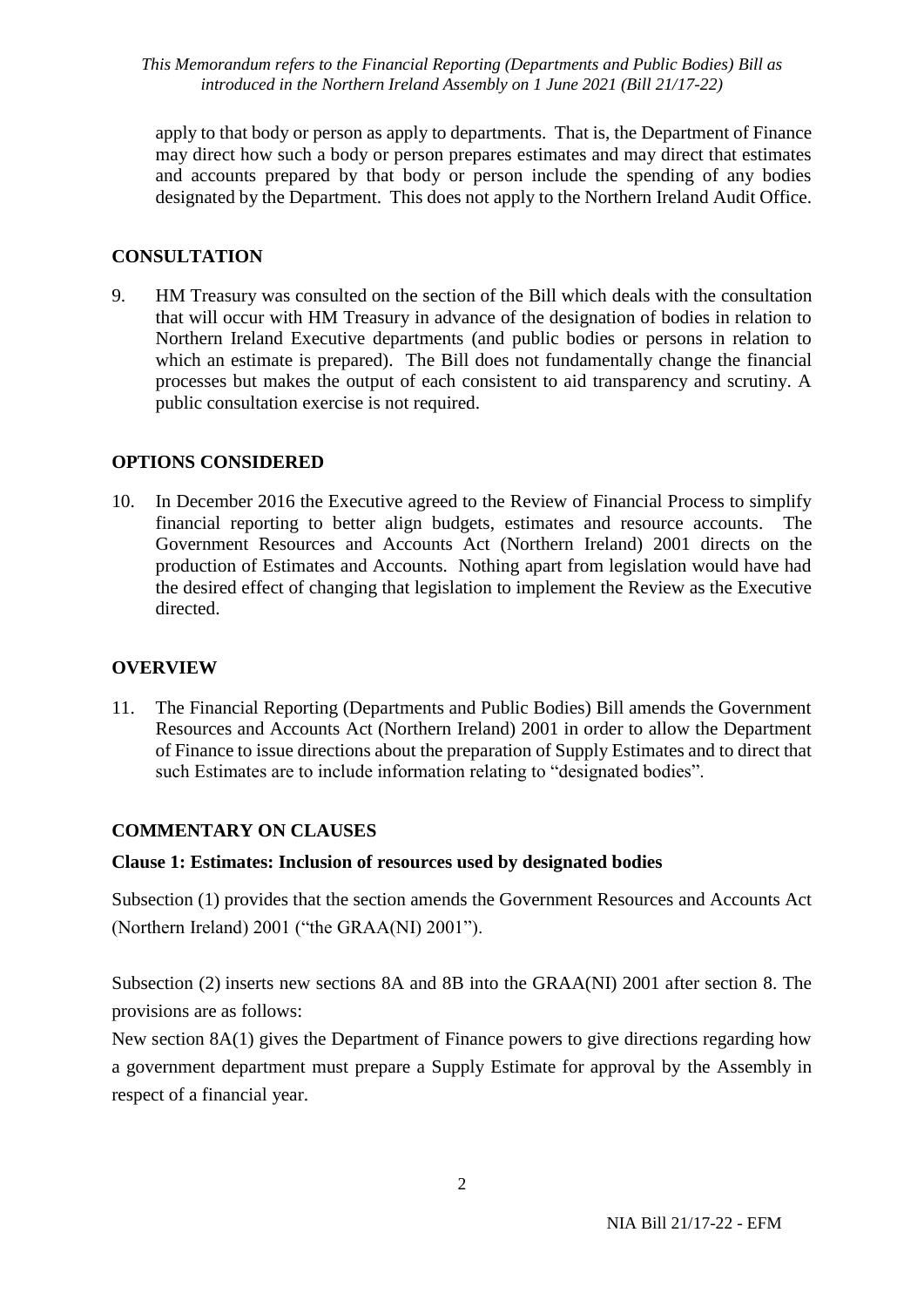#### *This Memorandum refers to the Financial Reporting (Departments and Public Bodies) Bill as introduced in the Northern Ireland Assembly on 1 June 2021 (Bill 21/17-22)*

New section 8A(2) gives the Department of Finance powers to direct that the departmental Supply Estimate include information relating to resources expected to be used by any body that is a designated body in relation to that department.

New section 8A(3) provides that a body is a designated body in relation to a government department either if it is designated by an order made by the Department of Finance or it falls within a description of a body designated in relation to the department by a Department of Finance order.

New section 8A(4) provides for a body to be designated either for a particular financial year or generally.

New section 8A(5) refers to consultation with the Treasury, where necessary, before designating a body or description of a body. This consultation reflects current practice when a designation order is being made by the Treasury. The intention is to designate a body that is wholly funded from the Consolidated Fund of Northern Ireland and the consultation referred to will occur if, exceptionally, the potential exists for a body to receive payment directly from another Consolidated Fund.

New section 8A(6) provides that in determining for any purpose whether a body has a particular relationship with a government department, the fact that a departmental Supply Estimate includes information relating to that body, or departmental resource accounts include information relating to the body, is to be disregarded. This provision is intended to make it clear that designating a body does not of itself alter the existing relationship between that body and the government department.

New section 8A(7) provides that an order under subsection (3) will be subject to the negative resolution procedure.

New section 8B(1) provides that section 8A also applies to any other body or person (subject to subsection (2)) for which an estimate is prepared for approval by the Assembly, with appropriate modifications, in the same way as it applies to a Northern Ireland department.

New section 8B(2) notes that subsection (1) does not apply to the Northern Ireland Audit Office.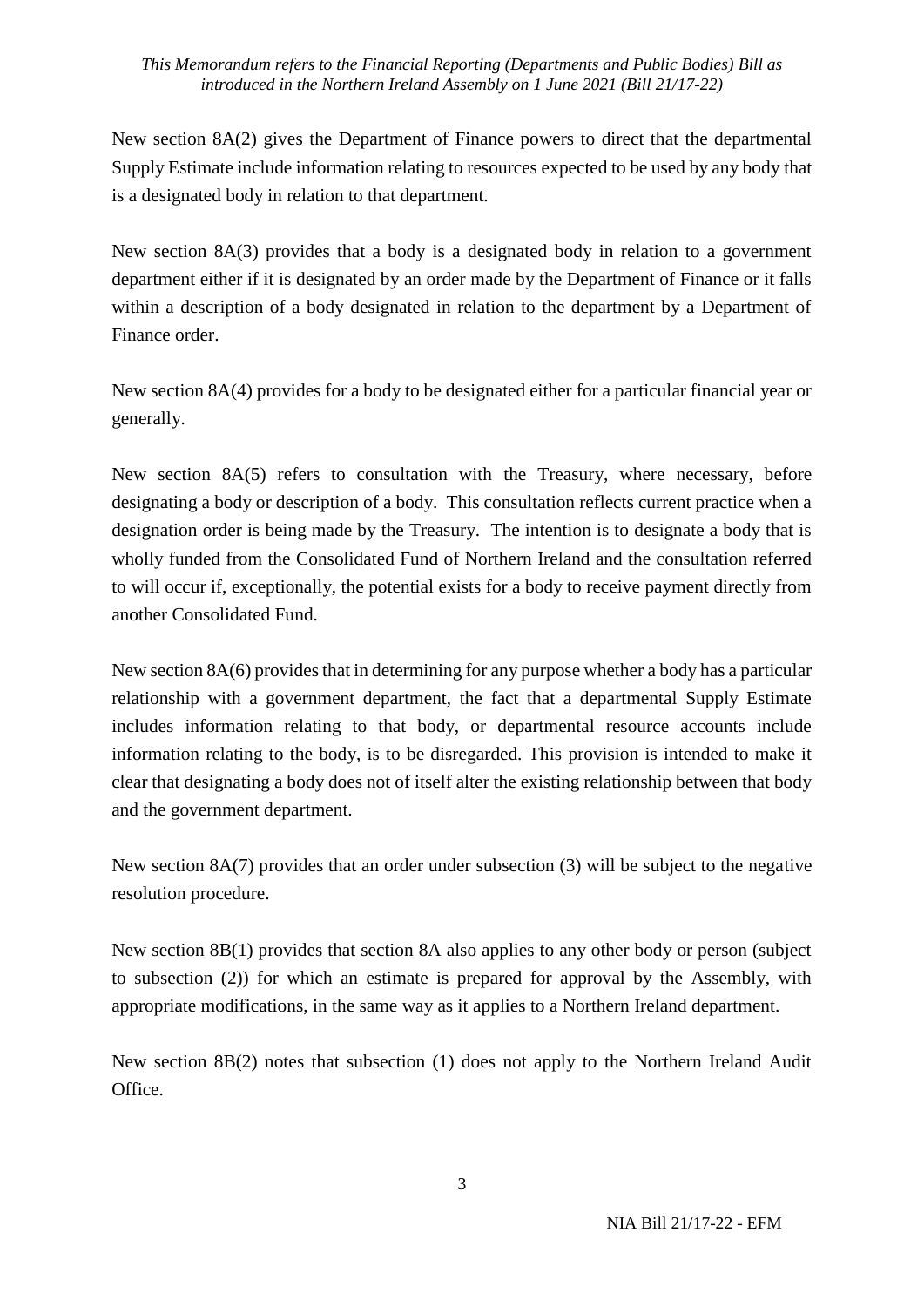#### *This Memorandum refers to the Financial Reporting (Departments and Public Bodies) Bill as introduced in the Northern Ireland Assembly on 1 June 2021 (Bill 21/17-22)*

Subsection [\(3\)](https://www.legislation.gov.uk/ukpga/2010/25/section/43/3) amends section 9(1) of the GRAA(NI) 2001. Section 9(1), as amended, will require a government department to include the resources used or acquired, held or disposed of by any designated body when preparing resource accounts.

Subsection [\(4\)](https://www.legislation.gov.uk/ukpga/2010/25/section/43/4) amends section 10(1) of the GRAA(NI) 2001. That section requires the Comptroller and Auditor General to examine resource accounts received from a department with a view to satisfaction on certain matters. Section 10(1), as amended, will require the Comptroller and Auditor General to examine resource accounts received from a department with a view to being satisfied that, amongst other things, the financial transactions of the department and the financial transactions of any body designated under section 8A are in accordance with any relevant authority.

### **Clause 2: Definition of "the Department"**

Clause 2 updates the definition of "the Department" in the GRAA(NI) 2001 to read "the Department of Finance".

#### **Clause 3: Commencement**

Clause 3 states that the provisions of the Bill come into force on the day after it receives Royal Assent.

#### **Clause 4: Short title**

Clause 4 sets out the short title of the Act.

### **FINANCIAL EFFECTS OF THE BILL**

12. It is not anticipated that the Bill will give rise to any significant additional expenditure.

### **HUMAN RIGHTS ISSUES**

13. The Bill is compatible with the European Convention on Human Rights.

### **EQUALITY IMPACT ASSESSMENT**

14. Under the terms of section 75 of the Northern Ireland Act 1998, the Department carried out screening for the equality impact and is satisfied that the provisions of the Bill will not lead to discriminatory or negative differential impact on any of the section 75 groups.

### **SUMMARY OF THE REGULATORY IMPACT ASSESSMENT**

15. The effects of this Bill have been assessed and it is concluded that the provisions will not result in savings for, or costs to, businesses, charities, social economy exercises or voluntary bodies.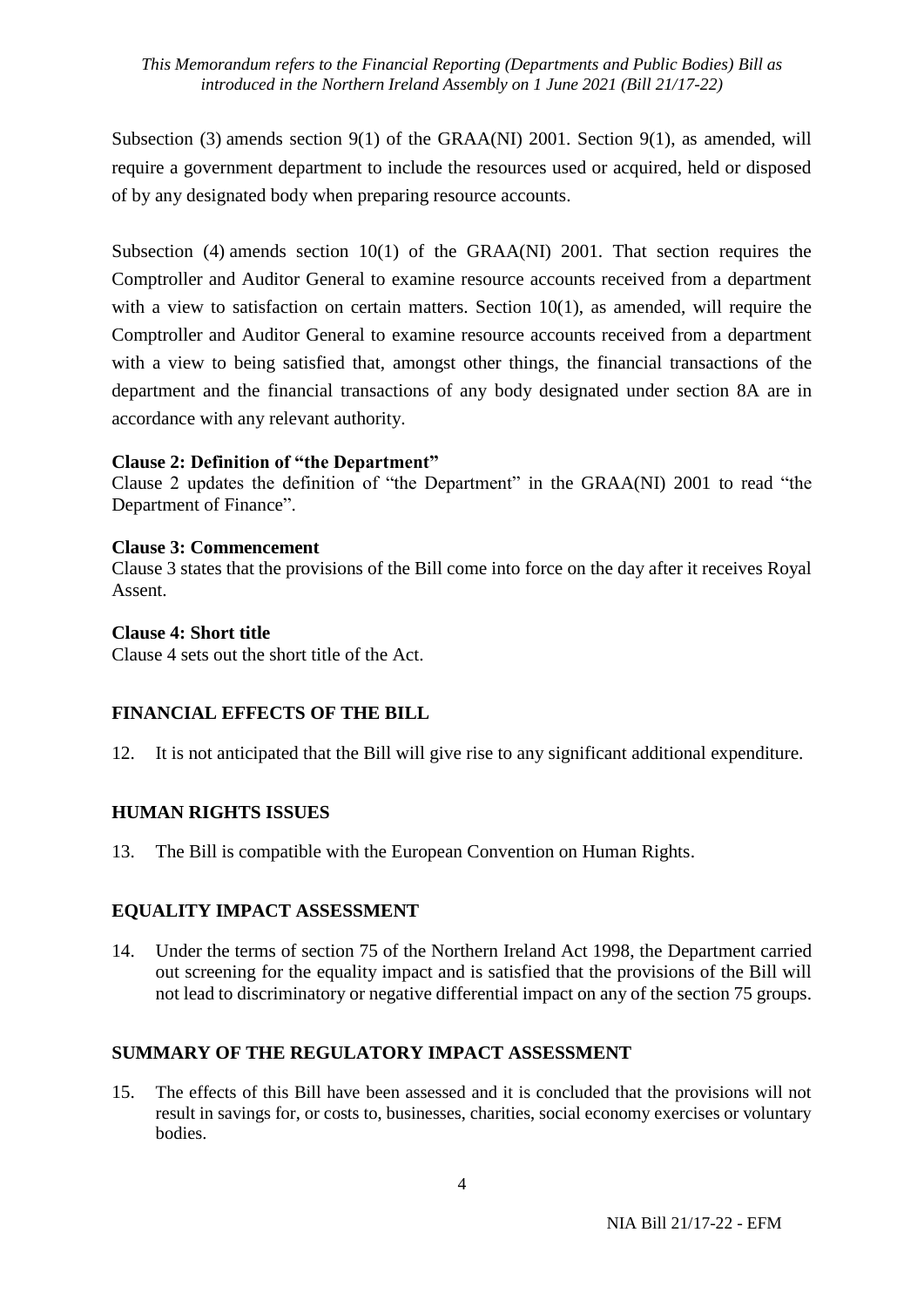## **DATA PROTECTION IMPACT ASSESSMENT/DATA PROTECTION BY DESIGN**

16. A Data Protection Impact Assessment has been carried out. This noted that the Department of Finance will not collect, use, store or share any personal data arising from the provisions of the Bill.

# **RURAL NEEDS IMPACT ASSESSMENT**

17. A Rural Needs Impact Assessment has been carried out. It noted that there would be no difference in the impact between people living in urban or rural areas.

## **LEGISLATIVE COMPETENCE**

18. The Minister of Finance had made the following statement under section 9 of the Northern Ireland Act 1998:

*"In my view, the Financial Reporting (Departments and Public Bodies) Bill would be within the legislative competence of the Northern Ireland Assembly."*